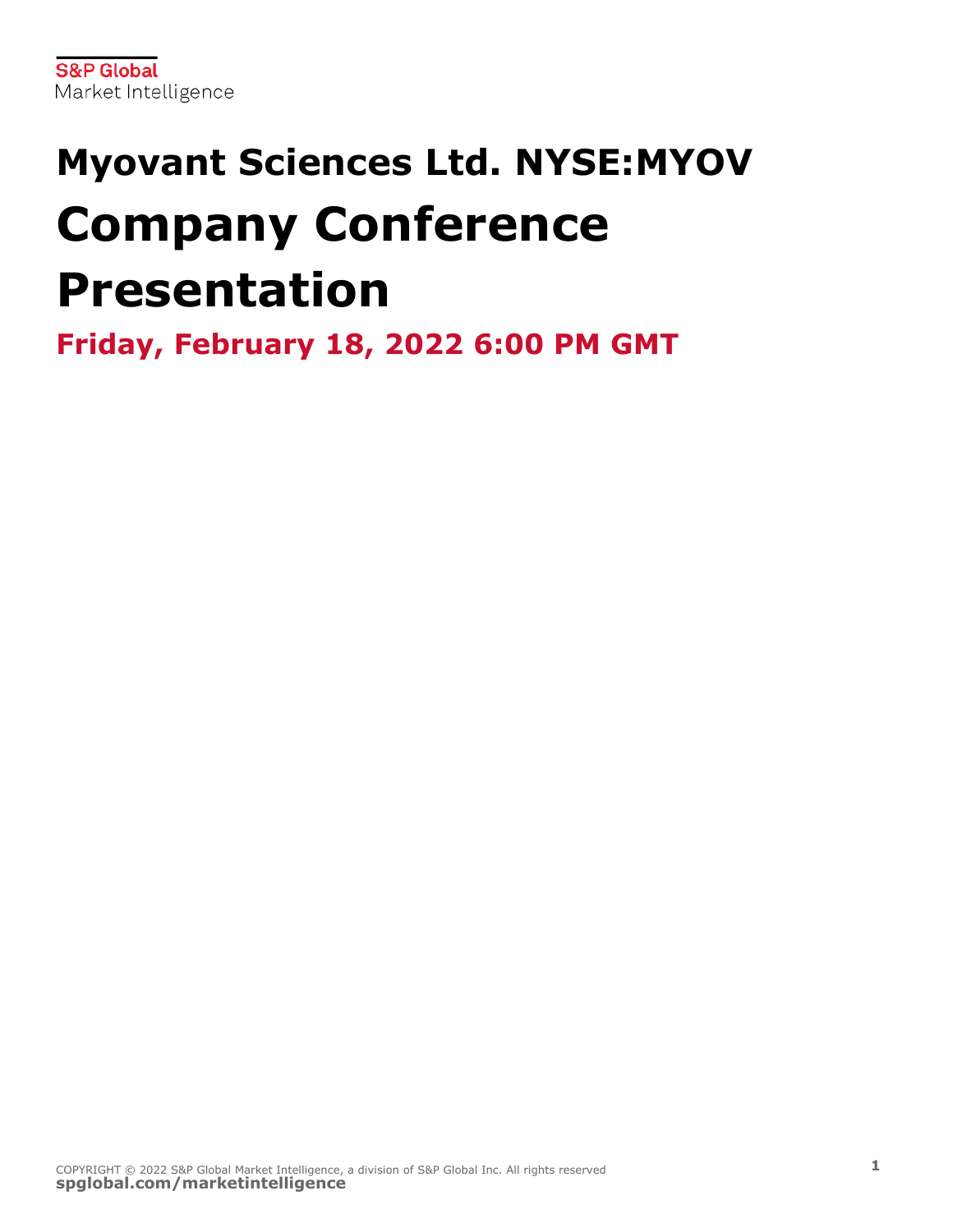#### **Table of Contents**

| Call Participants   |   |  |
|---------------------|---|--|
| Presentation        | . |  |
| Question and Answer |   |  |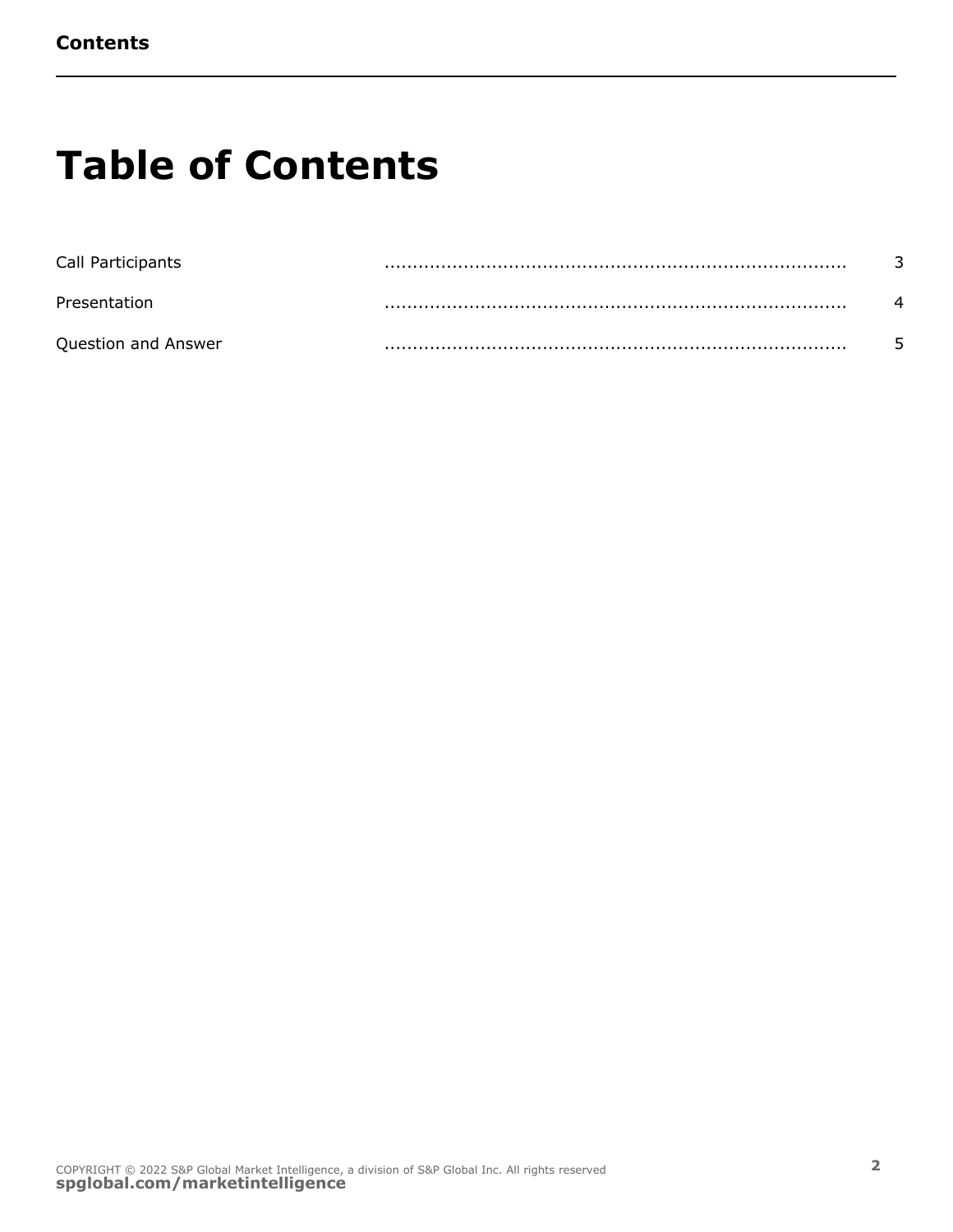## <span id="page-2-0"></span> $\frac{1}{2}$   $\frac{1}{2}$  % ()")  $\frac{1}{2}$  (

 $+$   $\quad$  ,

 $\left| \cdot \right|$ .  $\left| \frac{9}{6} \right|$  &

 $/0!$ \* !#) %1 \*! '%%')%!

 $10\%$ '\* '%'\*.)\*

 $, * " 8" '2 \% !$ 

 $!$  \*\*!  $!$  %) ! 3 0)4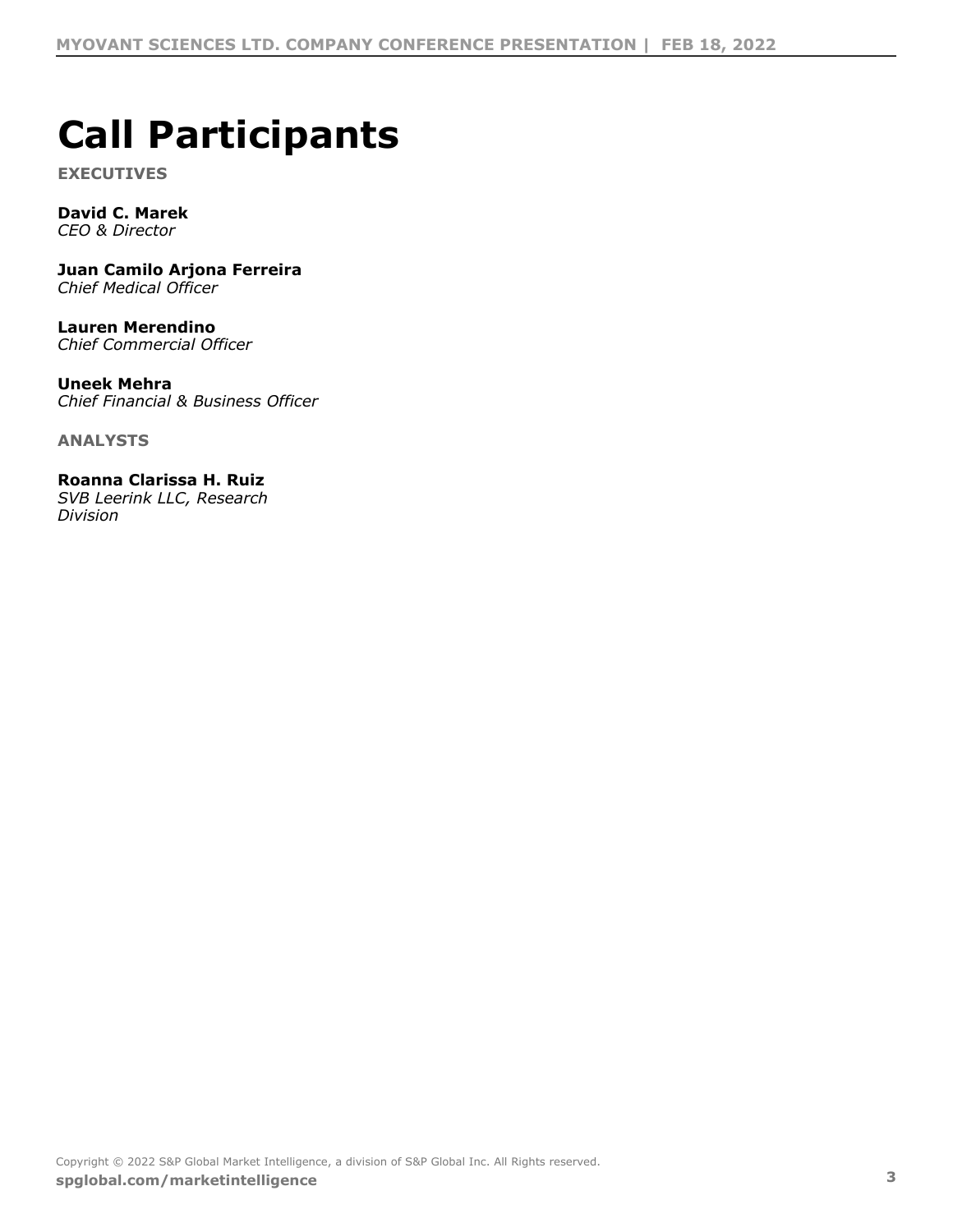## <span id="page-3-0"></span> $\%$  ' ' \* (!() \*

 $!$ <sup>\*\*</sup>! !%) ! 3 0)4

|                                            |                                      |  | $\%$ & $\%$ $\%$ $\frac{1}{2}$ $\frac{1}{2}$ $\frac{1}{2}$ $\frac{1}{2}$ $\frac{1}{2}$ $\frac{1}{2}$ $\frac{1}{2}$ $\frac{1}{2}$ $\frac{1}{2}$ $\frac{1}{2}$ $\frac{1}{2}$ $\frac{1}{2}$ $\frac{1}{2}$ $\frac{1}{2}$ $\frac{1}{2}$ $\frac{1}{2}$ $\frac{1}{2}$ $\frac{1}{2}$ $\frac{1}{2}$ $\frac{1}{2}$ $\frac{$     |                      | $+$ . $-$ |
|--------------------------------------------|--------------------------------------|--|-----------------------------------------------------------------------------------------------------------------------------------------------------------------------------------------------------------------------------------------------------------------------------------------------------------------------|----------------------|-----------|
|                                            |                                      |  | и производство при политическото на селото на селото на селото на селото на селото на селото на селото на село<br>В селото на селото на селото на селото на селото на селото на селото на селото на селото на селото на селото н                                                                                      |                      |           |
|                                            |                                      |  | a a $\frac{1}{2}$ a $\frac{1}{2}$ $\frac{1}{2}$ $\frac{1}{2}$ $\frac{1}{2}$ $\frac{1}{2}$ $\frac{1}{2}$ $\frac{1}{2}$ $\frac{1}{2}$ $\frac{1}{2}$ $\frac{1}{2}$ $\frac{1}{2}$ $\frac{1}{2}$ $\frac{1}{2}$ $\frac{1}{2}$ $\frac{1}{2}$ $\frac{1}{2}$ $\frac{1}{2}$ $\frac{1}{2}$ $\frac{1}{2}$ $\frac{1}{2}$ $\frac{1$ |                      |           |
|                                            | , ) 1 25) & "6                       |  |                                                                                                                                                                                                                                                                                                                       | $1 \quad 2 \quad -)$ | 8 &       |
|                                            | $1 \quad 1 \quad \% \quad 8 \quad 1$ |  |                                                                                                                                                                                                                                                                                                                       |                      |           |
| $\vert \cdot \rangle$ . $\vert \% \vert$ & |                                      |  |                                                                                                                                                                                                                                                                                                                       |                      |           |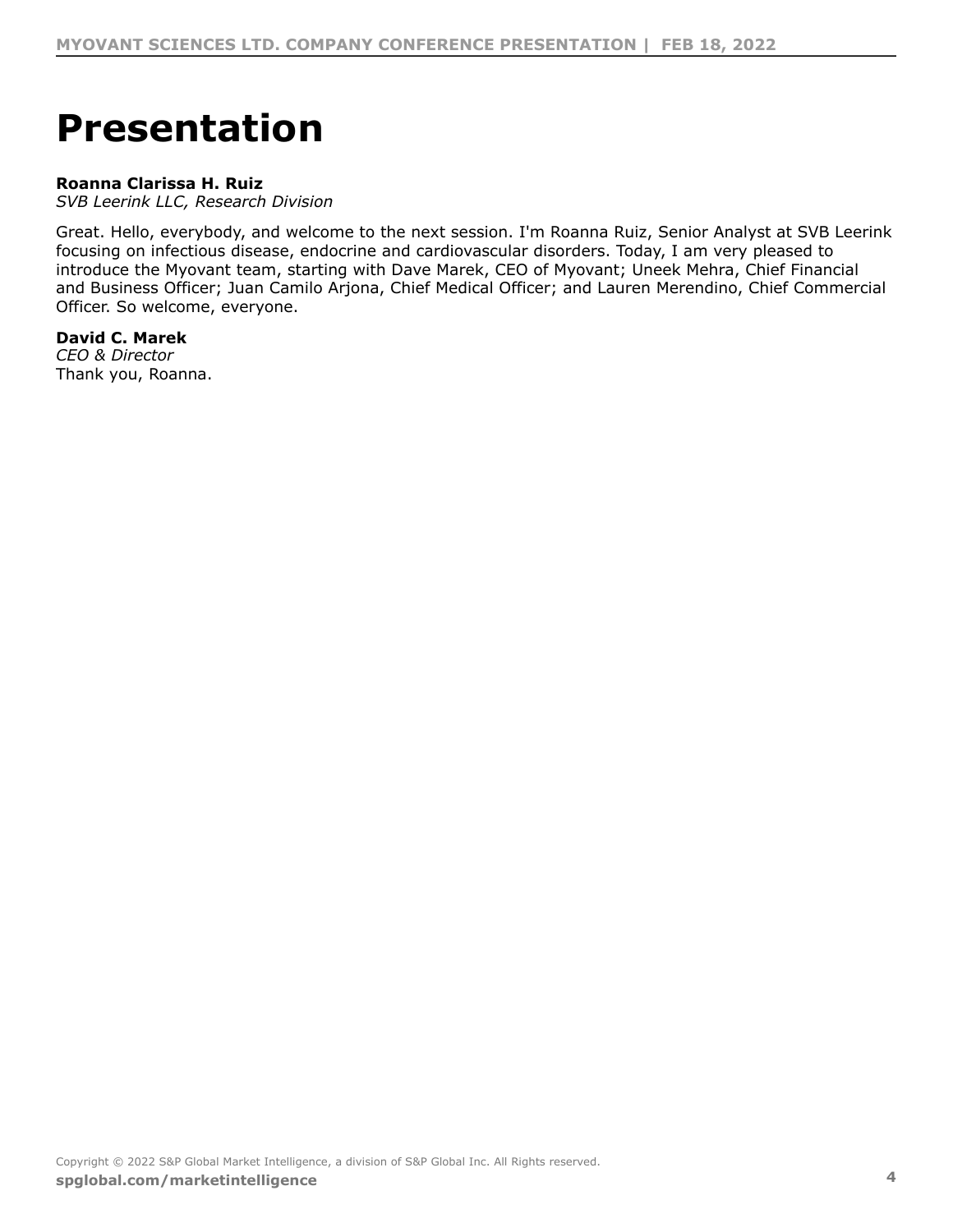#### <span id="page-4-0"></span> $70'$  () \* !\*. \* 8'%

 $!$  \*\*!!%)!3 0)4

 $\begin{array}{cccc} & & 0 & & 0 \\ & & 0 & & 0 \\ 0 & & 0 & & 0 \end{array}$ )  $($  %  $)$  7)  $!$  ) )  $! - )$ .  $! \%$ ' &

 $\begin{array}{ccccccccc} \gamma_{0} & \gamma_{1} & \gamma_{2} & \gamma_{3} & \gamma_{4} & \gamma_{5} & \gamma_{6} & \gamma_{7} & \gamma_{8} & \gamma_{8} & \gamma_{8} & \gamma_{8} & \gamma_{8} & \gamma_{8} & \gamma_{8} & \gamma_{8} & \gamma_{8} & \gamma_{8} & \gamma_{8} & \gamma_{8} & \gamma_{8} & \gamma_{8} & \gamma_{8} & \gamma_{8} & \gamma_{8} & \gamma_{8} & \gamma_{8} & \gamma_{8} & \gamma_{8} & \gamma_{8} & \gamma_{8} & \gamma_{8} & \gamma_{8} & \gamma_{8} & \gamma_{8} & \$  $\%$  (  $\rightarrow$  $\begin{matrix}&&&\\ &1&\\ 2&1&\\&&&1\end{matrix}$  $\begin{array}{cccccccccccc} < & & & & & & 8 & & & \\ \times & & & & & & & 8 & & \\ 8 & & & & & & 8 & & \\ 8 & & & & & 8 & & \frac{96}{6} & 4/ & & & \\ & & & & & & & 96 & & 12 & \\ & & & & & & & & 96 & & \\ & & & & & & & & 96 & & 14 & 14 \end{array}$ <u>&</u>  $\frac{0}{0}$ ) ( )<br>  $\frac{1}{\%}$  & ( )<br>  $\frac{9}{6}$  & ( )<br>  $\frac{9}{6}$  |  $\overline{\phantom{a}}$ 

 $!$ \*\*!!%)!3 0)4

& &

 $! - )$ .  $! \% ' 8$ 

 $\lt$  %  $@$ %  $1# 1+=$  %  $9A$  &  $! 1#$ %  $\%$   $\frac{1}{6}$  $\mathbf{I}$  $\begin{array}{ccc} & & \ & \cdot & \ & & \cdot & \ & & \cdot & \ & & \cdot & \ & & \cdot & \ & & \cdot & \ & & \cdot & \end{array}$  $\frac{96}{99}$  ( )  $\%$  $88$  ) &  $\left( \begin{array}{c} 1 \end{array} \right)$ & ) %<br>/ ! < A9B  $CCB$  /  $\begin{array}{c|c}\n\hat{8} & \hat{8}\n\end{array}$  $\begin{matrix} 8 & & \\ & & \end{matrix}$  $\frac{9}{6}$  )  $\frac{9}{6}$  ( 1 # 1 + = > 8  $\qquad$  ! < <br>
) ! 1 # 1 + = > %  $\%$  $\sim 1\%$  $%$ % ( $\%$  ( $\%$  A@B & & 4 &  $=40$  ,  $\#00$  )  $\frac{1}{2}$ )<br>&& ! %( ) <sup>:</sup> <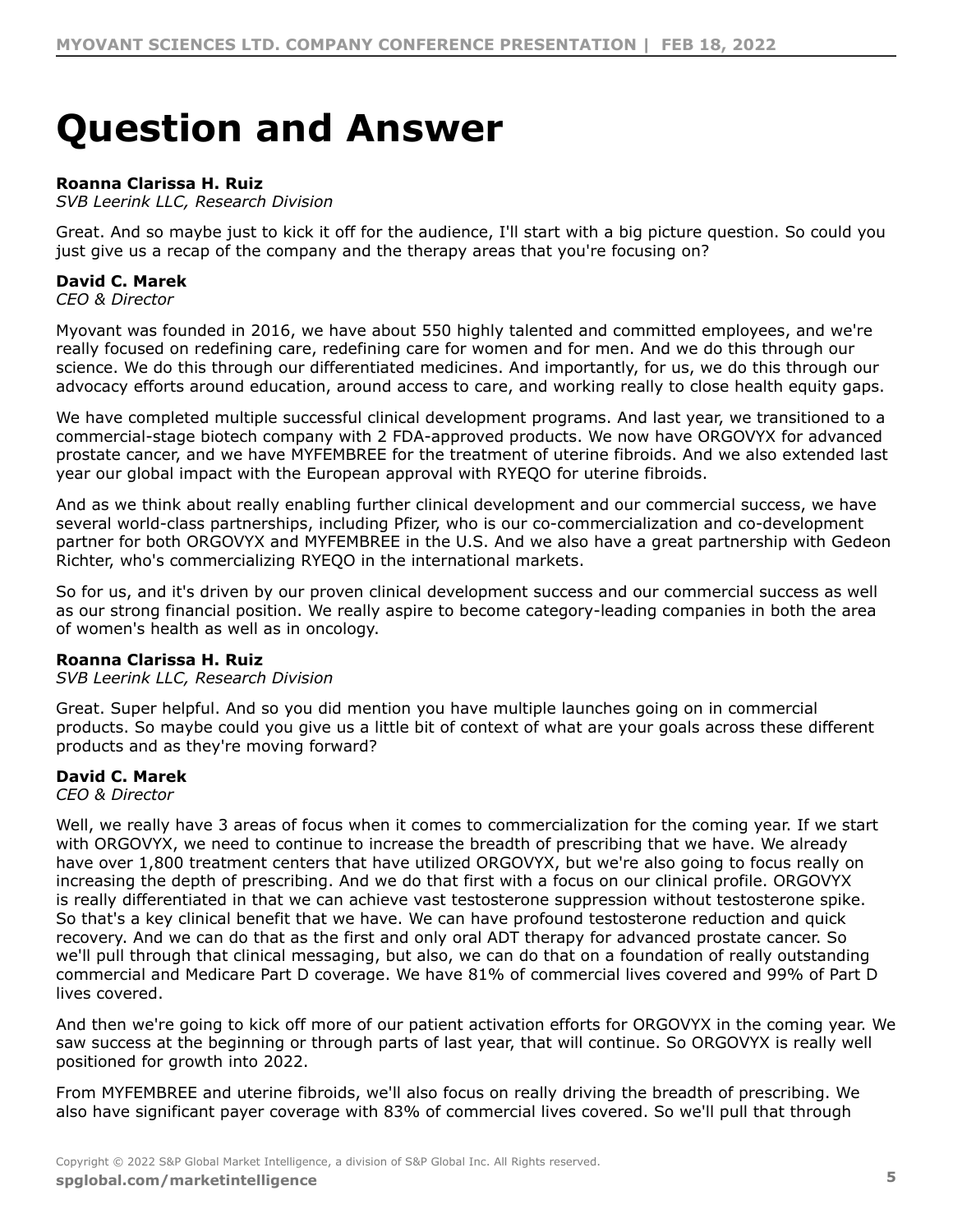| &                                                                                  |                                                                                                                                                                                                                                                                                                                                                                                                                                                                                                                                                     |                                                        | &                                                                                                                                                                                                                                                                                                                      | ) &                                                                               |
|------------------------------------------------------------------------------------|-----------------------------------------------------------------------------------------------------------------------------------------------------------------------------------------------------------------------------------------------------------------------------------------------------------------------------------------------------------------------------------------------------------------------------------------------------------------------------------------------------------------------------------------------------|--------------------------------------------------------|------------------------------------------------------------------------------------------------------------------------------------------------------------------------------------------------------------------------------------------------------------------------------------------------------------------------|-----------------------------------------------------------------------------------|
| &                                                                                  | $\begin{array}{ccccccccccc} \n & \multicolumn{3}{c }{0} & & & \multicolumn{3}{c }{0} & & \multicolumn{3}{c }{0} & & \multicolumn{3}{c }{0} & & \multicolumn{3}{c }{0} & & \multicolumn{3}{c }{0} & & \multicolumn{3}{c }{0} & & \multicolumn{3}{c }{0} & & \multicolumn{3}{c }{0} & & \multicolumn{3}{c }{0} & & \multicolumn{3}{c }{0} & & \multicolumn{3}{c }{0} & & \multicolumn{3}{c }{0} & & \multicolumn{3}{c }{0} & & \multicolumn{3}{c }{0$<br>$\begin{array}{c}\n\downarrow \\ \downarrow \\ \downarrow\n\end{array}$<br>$\frac{1}{2}$ " % |                                                        | $\mathbf{I}$                                                                                                                                                                                                                                                                                                           | $\begin{matrix}8 & 4 \end{matrix}$ "<br>& 9                                       |
|                                                                                    | $\%$<br>$^\text{\textregistered}$<br>%<br>$\sim$ $\sim$ $\sim$ $\sim$ $\sim$                                                                                                                                                                                                                                                                                                                                                                                                                                                                        |                                                        | $\frac{1}{2}$ ( $\frac{1}{2}$ ) $\frac{1}{2}$ $\frac{1}{2}$ $\frac{1}{2}$ $\frac{1}{2}$ $\frac{1}{2}$ $\frac{1}{2}$ $\frac{1}{2}$ $\frac{1}{2}$ $\frac{1}{2}$ $\frac{1}{2}$ $\frac{1}{2}$ $\frac{1}{2}$ $\frac{1}{2}$ $\frac{1}{2}$ $\frac{1}{2}$ $\frac{1}{2}$ $\frac{1}{2}$ $\frac{1}{2}$ $\frac{1}{2}$ $\frac{1}{2$ | % (                                                                               |
| $!$ **!!%)! 3 0)4                                                                  |                                                                                                                                                                                                                                                                                                                                                                                                                                                                                                                                                     |                                                        |                                                                                                                                                                                                                                                                                                                        |                                                                                   |
| ) (<br>$! - )$ . $! \% ' 8$                                                        | 9                                                                                                                                                                                                                                                                                                                                                                                                                                                                                                                                                   | $( ) 6$<br>$( ) 9$<br>$( ) 8$<br>$\boldsymbol{\alpha}$ |                                                                                                                                                                                                                                                                                                                        |                                                                                   |
| $10\%$ '* '%'*.)*                                                                  | $- )$ ) %                                                                                                                                                                                                                                                                                                                                                                                                                                                                                                                                           | 8                                                      |                                                                                                                                                                                                                                                                                                                        |                                                                                   |
|                                                                                    |                                                                                                                                                                                                                                                                                                                                                                                                                                                                                                                                                     |                                                        | 8 <sub>1</sub><br>$8^{+8^{*}}$                                                                                                                                                                                                                                                                                         | $^{\prime}$ / .!<br>8 <sub>1</sub><br>$\%$<br>& &<br>$\&$<br>$\frac{1}{2}$<br>& & |
|                                                                                    |                                                                                                                                                                                                                                                                                                                                                                                                                                                                                                                                                     |                                                        |                                                                                                                                                                                                                                                                                                                        | $\langle 1 \rangle$                                                               |
| % (<br>$\&$<br>$\big)$<br>$!$ **!!%) ! 3 0)4                                       | $\sum_{i=1}^{n}$                                                                                                                                                                                                                                                                                                                                                                                                                                                                                                                                    |                                                        |                                                                                                                                                                                                                                                                                                                        | ) ) $*$<br>$\begin{matrix}&&&&\\&&1&&\\&&&1&\\&&&&&\end{matrix}$                  |
| $\overline{\mathbf{8}}$<br>$\left  \cdot \right $ . $\left  \frac{9}{6} \right $ & | $\left( \begin{array}{cc} 1 & 0 \\ 0 & 1 \end{array} \right)$ $\left( \begin{array}{cc} 1 & 0 \\ 0 & 1 \end{array} \right)$                                                                                                                                                                                                                                                                                                                                                                                                                         |                                                        | & & 7) % ( & 15) ) %<br>1# 1+=> & 4 & '                                                                                                                                                                                                                                                                                |                                                                                   |
|                                                                                    | 5) $8 \t%$ ) $8$<br>$/0!$ * !#) %1 *! '%%')%!                                                                                                                                                                                                                                                                                                                                                                                                                                                                                                       |                                                        |                                                                                                                                                                                                                                                                                                                        |                                                                                   |

 $\mathbb{R}^n \times \#$  . The set of  $\mathbb{R}^n$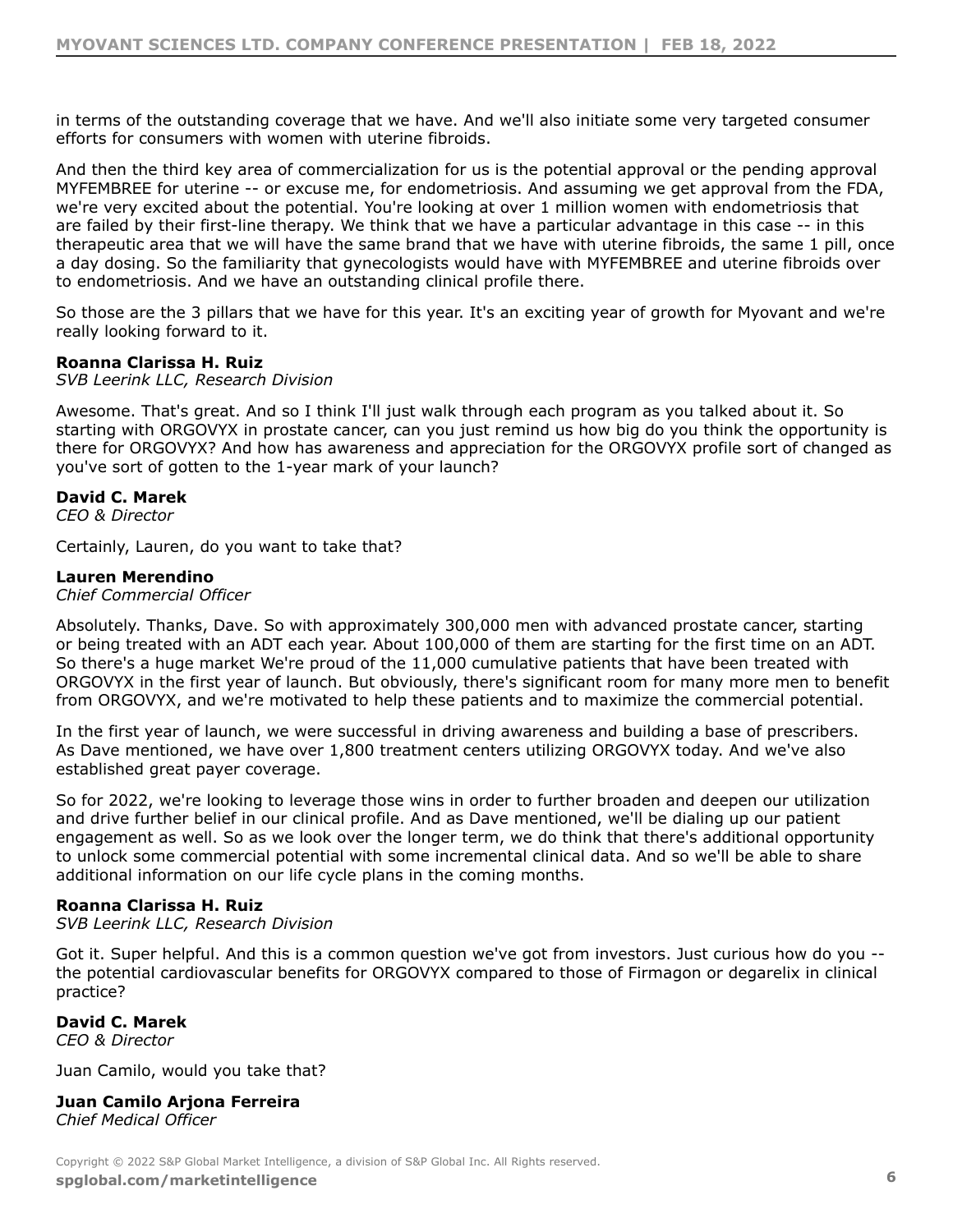| $\begin{pmatrix} 1 & 1 & 1 \\ 0 & 1 & 1 \\ 0 & 1 & 1 \end{pmatrix}$<br>48<br>$\alpha$<br>$\begin{array}{ccccccccc} 8 & & 4 & 8 & &   & . & ( & & \ & & 8 & ) & \% & \$\,0\#1 & ) & \% \end{array}$<br>%   | $\begin{matrix} 1 \ 8 \end{matrix}$<br>&                                                                                                                      | $8 \mid <$<br>$\%$<br>$\overline{)}$                         |
|-----------------------------------------------------------------------------------------------------------------------------------------------------------------------------------------------------------|---------------------------------------------------------------------------------------------------------------------------------------------------------------|--------------------------------------------------------------|
| " ) % & ) $$0#1$ ) %<br>& 6<br>$\%$<br>%<br>%                                                                                                                                                             | &<br>$\begin{pmatrix} 1 \\ 1 \end{pmatrix}$<br>) )<br>$\boldsymbol{\alpha}$<br>$\frac{1}{2}$ %<br>$\left( 7\right)$<br>%<br>7) !                              | $\%$ $\%$<br>$8 - 8$<br>$\%$<br>&<br>$\%$                    |
| $!$ **!!%) ! 3 0)4<br>$\frac{1}{2}$ . $\frac{1}{6}$ % &                                                                                                                                                   |                                                                                                                                                               | 8 <sub>1</sub><br>$\&$                                       |
| $- )$ ) %<br>8<br>$10\%$ '* '%'*.)*                                                                                                                                                                       |                                                                                                                                                               |                                                              |
| $=$ !<br>$\%$<br>%<br>$\begin{pmatrix} 1 & 1 \\ 1 & 1 \end{pmatrix}$<br>&<br>$\rightarrow$ !<br>$\mathbf{1}$<br>$\pmb{8}$<br>$\sim1$ $^{\prime\prime}$<br>& %<br>$"$ / $% \mathcal{N}$ .<br>$\mathcal{E}$ | $\begin{array}{ccccc} & & & \\ & & & \\ & & \gamma_0 & \\ & & \gamma_0 & \\ & & & \end{array} \quad \  ) \quad \  )$<br>$\&$<br>$^{\prime\prime}$ / .<br>$\%$ | $^{\prime\prime}$ ) &<br>$\&$<br>$8!$ $"$<br>&<br>$1$ " $\,$ |
| $!$ **! $!$ %) ! 3 0)4                                                                                                                                                                                    |                                                                                                                                                               |                                                              |
| $10\%$ '* '%'*.)*                                                                                                                                                                                         |                                                                                                                                                               |                                                              |
| $10\%$ $\sim$ .,<br>$=$ $\frac{1}{2}$ & $\frac{1}{8}$ % ( $\frac{1}{8}$ ( $\frac{1}{8}$ ) 6 )<br>$\frac{1}{8}$ 9% ( $\frac{1}{8}$ ) 6 )<br>$\frac{1}{8}$ 9%                                               |                                                                                                                                                               |                                                              |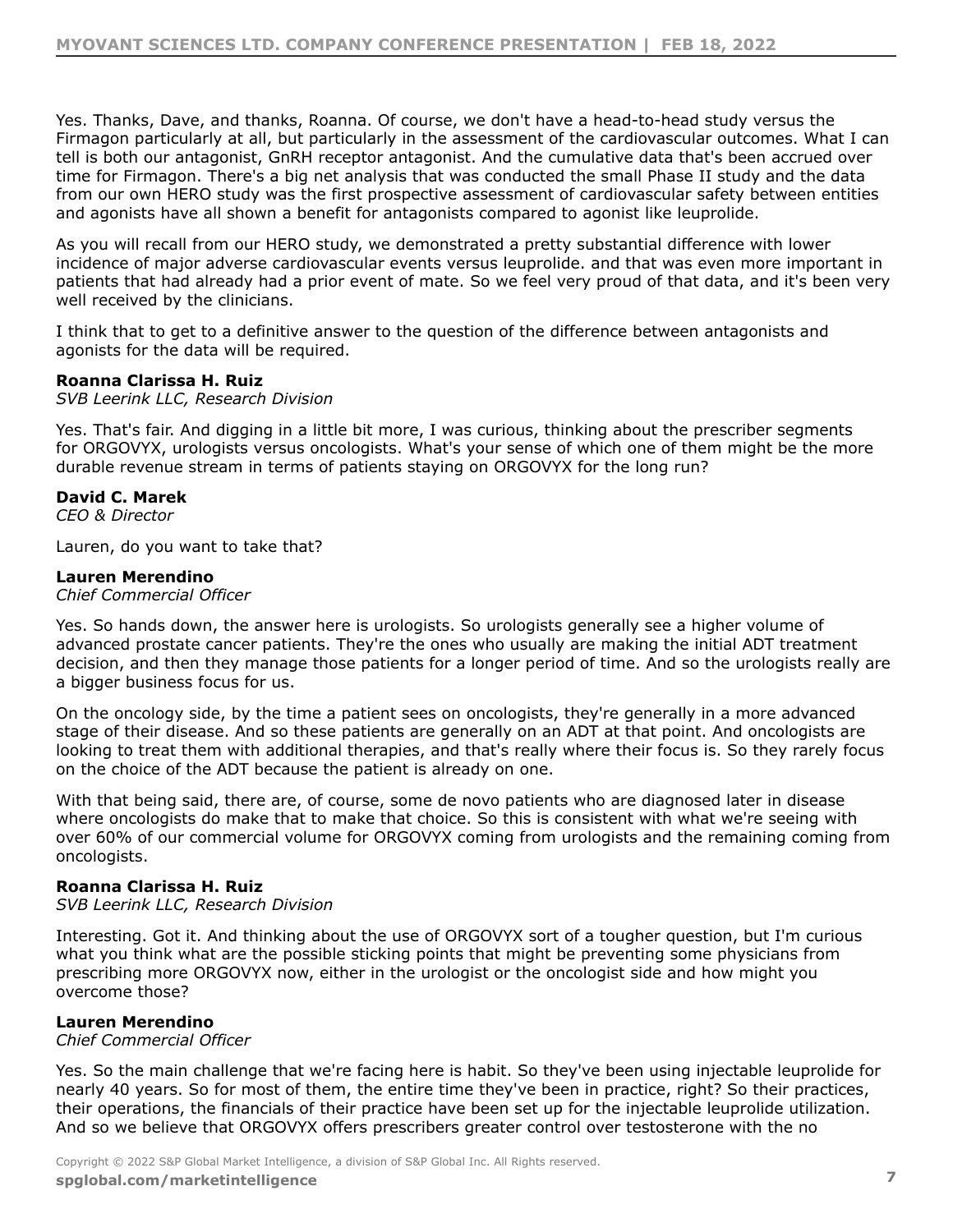| $\alpha$                                                                                                                                                                                                                                                                                                                                                                                                                                                                                                                                                        | $\big)$          | $\mathbf{I}$ | $\mathbf{I}$ .                                      |                                                                                                                                                                                                                                                                                                                                                                       |                                                                                                                                                                                                                                                                                                                                                                |
|-----------------------------------------------------------------------------------------------------------------------------------------------------------------------------------------------------------------------------------------------------------------------------------------------------------------------------------------------------------------------------------------------------------------------------------------------------------------------------------------------------------------------------------------------------------------|------------------|--------------|-----------------------------------------------------|-----------------------------------------------------------------------------------------------------------------------------------------------------------------------------------------------------------------------------------------------------------------------------------------------------------------------------------------------------------------------|----------------------------------------------------------------------------------------------------------------------------------------------------------------------------------------------------------------------------------------------------------------------------------------------------------------------------------------------------------------|
| $\mathbf{u} = -\mathbf{v}$<br>$1\,$ $^{\prime\prime}$<br>& 6<br>$\mathcal{L}$                                                                                                                                                                                                                                                                                                                                                                                                                                                                                   | $\%$<br>$\alpha$ |              |                                                     |                                                                                                                                                                                                                                                                                                                                                                       | $\boldsymbol{\alpha}$                                                                                                                                                                                                                                                                                                                                          |
| $!$ **!!%)!3 0)4                                                                                                                                                                                                                                                                                                                                                                                                                                                                                                                                                |                  |              |                                                     |                                                                                                                                                                                                                                                                                                                                                                       |                                                                                                                                                                                                                                                                                                                                                                |
| $\frac{1}{\beta}=\frac{1}{\beta}$ .                                                                                                                                                                                                                                                                                                                                                                                                                                                                                                                             |                  |              | % ) (<br>$1 \# 1 += >! \$$ % )<br>% ) 6 & ) % (     | $8 - 2$                                                                                                                                                                                                                                                                                                                                                               | $\begin{pmatrix} 1 & 0 & 0 \\ 0 & 0 & 0 \\ 0 & 0 & 0 \\ 0 & 0 & 0 \\ 0 & 0 & 0 \\ 0 & 0 & 0 \\ 0 & 0 & 0 \\ 0 & 0 & 0 \\ 0 & 0 & 0 \\ 0 & 0 & 0 & 0 \\ 0 & 0 & 0 & 0 \\ 0 & 0 & 0 & 0 \\ 0 & 0 & 0 & 0 \\ 0 & 0 & 0 & 0 & 0 \\ 0 & 0 & 0 & 0 & 0 \\ 0 & 0 & 0 & 0 & 0 \\ 0 & 0 & 0 & 0 & 0 \\ 0 & 0 & 0 & 0 & 0 & 0 \\ 0 & 0 & $<br>$\boldsymbol{\alpha}$<br>8 |
| $\frac{1}{2}$ . $\frac{1}{6}$ % &                                                                                                                                                                                                                                                                                                                                                                                                                                                                                                                               |                  |              |                                                     |                                                                                                                                                                                                                                                                                                                                                                       |                                                                                                                                                                                                                                                                                                                                                                |
| $3\degree$<br>$($ $)$<br>* ' ' & $\, '$ 2 % !                                                                                                                                                                                                                                                                                                                                                                                                                                                                                                                   |                  | $\, 8$       |                                                     |                                                                                                                                                                                                                                                                                                                                                                       |                                                                                                                                                                                                                                                                                                                                                                |
| ) ! . #<br>% D B ! " % '<br>% 7) ! E %<br>. % % 8<br>1 # 1 + = > 0 % 8<br>.                                                                                                                                                                                                                                                                                                                                                                                                                                                                                     |                  | $\%$         | $\frac{1}{2}$ 8<br>& )                              | %<br>$\&$<br>$\%$                                                                                                                                                                                                                                                                                                                                                     | ? @<br>$\overline{\phantom{a}}$<br>% & D B<br>$\left( \right)$<br>&                                                                                                                                                                                                                                                                                            |
| $\%$ (<br>$\left( \right)$                                                                                                                                                                                                                                                                                                                                                                                                                                                                                                                                      |                  | $\lambda$    | $\overline{\phantom{a}}$ ) $\overline{\phantom{a}}$ | $\%$                                                                                                                                                                                                                                                                                                                                                                  | $1 \# 1 += > 9$                                                                                                                                                                                                                                                                                                                                                |
| $\%$ %<br>%<br>%<br>$\begin{array}{c} \hline \phantom{0}\\ \phantom{0}\\ \phantom{0}\\ \phantom{0}\\ \phantom{0}\\ \phantom{0}\\ \phantom{0}\\ \phantom{0}\\ \phantom{0}\\ \phantom{0}\\ \phantom{0}\\ \phantom{0}\\ \phantom{0}\\ \phantom{0}\\ \phantom{0}\\ \phantom{0}\\ \phantom{0}\\ \phantom{0}\\ \phantom{0}\\ \phantom{0}\\ \phantom{0}\\ \phantom{0}\\ \phantom{0}\\ \phantom{0}\\ \phantom{0}\\ \phantom{0}\\ \phantom{0}\\ \phantom{0}\\ \phantom{0}\\ \phantom{0}\\ \phantom{0}\\ \phantom{0}\\ \phantom{0}\\ \phantom{0}\\ \phantom{0}\\$<br>$\%$ |                  | 9            | $\&$                                                | $\%$                                                                                                                                                                                                                                                                                                                                                                  | &<br>7)                                                                                                                                                                                                                                                                                                                                                        |
| $!$ **!!%)!3 0)4                                                                                                                                                                                                                                                                                                                                                                                                                                                                                                                                                |                  |              |                                                     |                                                                                                                                                                                                                                                                                                                                                                       |                                                                                                                                                                                                                                                                                                                                                                |
|                                                                                                                                                                                                                                                                                                                                                                                                                                                                                                                                                                 |                  |              |                                                     | $\mathbf{1}$<br>$\overline{\phantom{a}}$ 8                                                                                                                                                                                                                                                                                                                            | $\sim$ 8.                                                                                                                                                                                                                                                                                                                                                      |
| $\frac{1}{2}$ - ). $\frac{1}{2}$ % &                                                                                                                                                                                                                                                                                                                                                                                                                                                                                                                            |                  |              |                                                     |                                                                                                                                                                                                                                                                                                                                                                       |                                                                                                                                                                                                                                                                                                                                                                |
| $=$ $\frac{1}{2}$ ( $\frac{1}{8}$ ( $\frac{1}{8}$ ) ( $\frac{1}{8}$ ) ( $\frac{1}{8}$ ) ( $\frac{1}{8}$ ) ( $\frac{1}{8}$ ) ( $\frac{1}{8}$ ) ( $\frac{1}{8}$ ) ( $\frac{1}{8}$ ) ( $\frac{1}{8}$ ) ( $\frac{1}{8}$ ) ( $\frac{1}{8}$ ) ( $\frac{1}{8}$ ) ( $\frac{1}{8}$ ) ( $\frac{1}{8}$ )<br>$10\%$ '* '%'*.)*                                                                                                                                                                                                                                              |                  |              |                                                     |                                                                                                                                                                                                                                                                                                                                                                       | $\begin{array}{c} \circ \\ \circ \end{array}$                                                                                                                                                                                                                                                                                                                  |
|                                                                                                                                                                                                                                                                                                                                                                                                                                                                                                                                                                 |                  |              |                                                     |                                                                                                                                                                                                                                                                                                                                                                       |                                                                                                                                                                                                                                                                                                                                                                |
|                                                                                                                                                                                                                                                                                                                                                                                                                                                                                                                                                                 |                  |              |                                                     |                                                                                                                                                                                                                                                                                                                                                                       |                                                                                                                                                                                                                                                                                                                                                                |
| $\begin{array}{c} 1 \\ 1 \\ 1 \end{array}$<br>$\begin{array}{c} 1 \\ 1 \\ 1 \end{array}$<br>$\begin{array}{c} 2 \\ 1 \end{array}$<br>$\begin{array}{c} 2 \\ 1 \end{array}$                                                                                                                                                                                                                                                                                                                                                                                      |                  |              |                                                     | $(1)$ $\begin{array}{ccccccccc} & & & & & & & \ 8 & & & & & & \ 96 & & 96 & & & & \ 1 & 1 & & & & \ 1 & 1 & & & & \ 1 & 1 & & & & \ 1 & 1 & & & \ 1 & 1 & & & \ 1 & 1 & & & \ 1 & 1 & & & \ 1 & 1 & & & \ 1 & 1 & & & \ 1 & 1 & & & \ 1 & 1 & & & \ 1 & 1 & & & \ 1 & 1 & & & \ 1 & 1 & & & \ 1 & 1 & & & \ 1 & 1 & & & \ 1 & 1 & & & \ 1 & 1 & & & \ 1 & 1 & & & \ $ |                                                                                                                                                                                                                                                                                                                                                                |
|                                                                                                                                                                                                                                                                                                                                                                                                                                                                                                                                                                 |                  |              |                                                     |                                                                                                                                                                                                                                                                                                                                                                       |                                                                                                                                                                                                                                                                                                                                                                |

 $\mathbb{R}^n \times \#$  . The set of  $\mathbb{R}^n$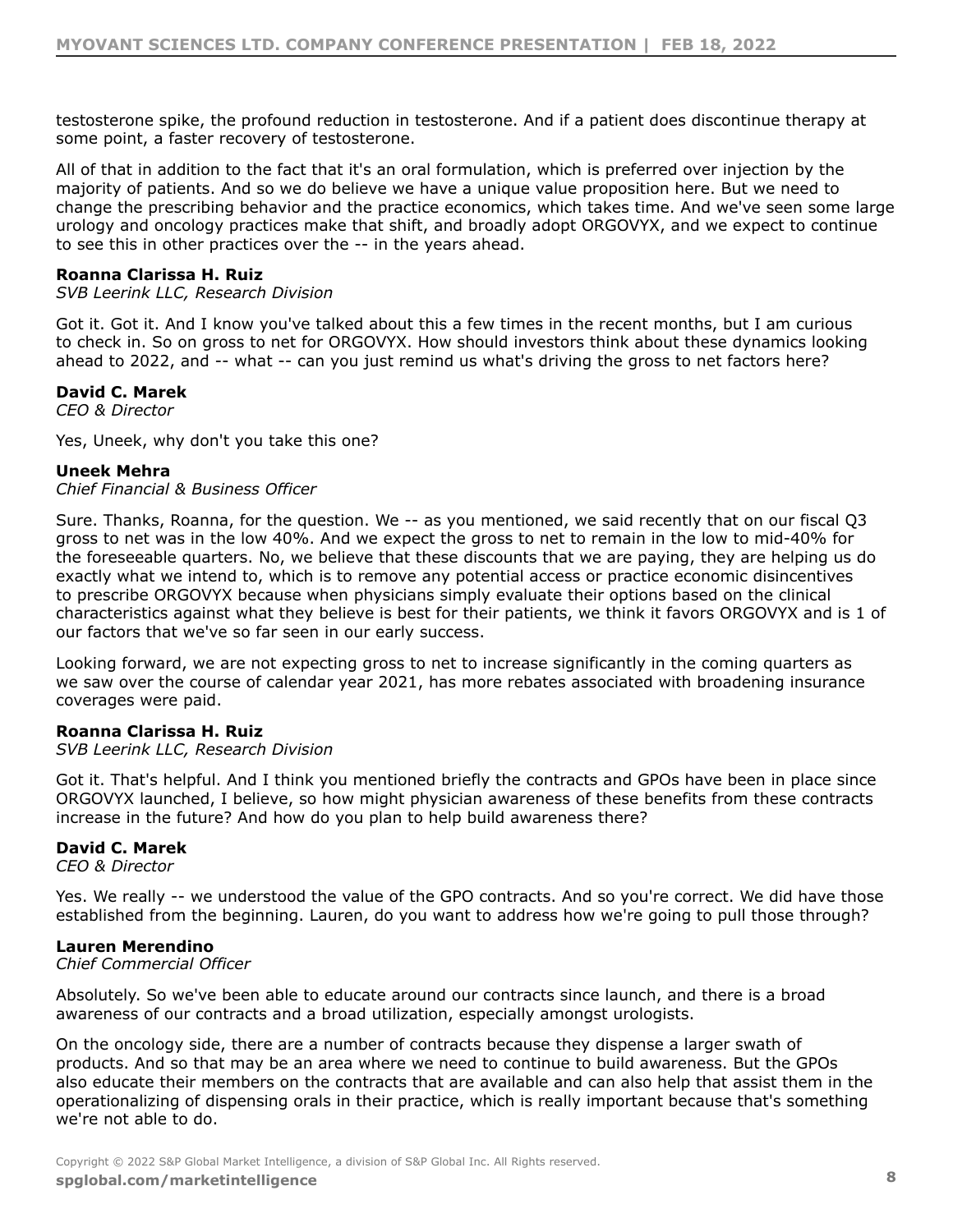| , ) %<br>$\%$ ( $\%$ (<br>$\overline{\phantom{a}}$<br>$!$ **! $!$ %) ! 3                                                                                                                         | &<br>$\pmb{8}$<br>$\overline{\phantom{a}}$<br>0)4                               | $\pmb{\cdot}$                                                                 | % (<br>$\%$                                                      | $\frac{\%}{1}$ $\frac{!}{1}$ $\frac{!}{1}$ $\frac{!}{1}$ $\frac{!}{1}$ $\frac{!}{1}$ $\frac{!}{1}$ $\frac{!}{1}$ $\frac{!}{1}$ $\frac{!}{1}$ $\frac{!}{1}$ $\frac{!}{1}$ $\frac{!}{1}$ $\frac{!}{1}$ $\frac{!}{1}$ $\frac{!}{1}$ $\frac{!}{1}$ $\frac{!}{1}$ $\frac{!}{1}$ $\frac{!}{1}$ $\frac{!}{1}$ $\frac{!}{1}$                                    |                                                                                         |
|--------------------------------------------------------------------------------------------------------------------------------------------------------------------------------------------------|---------------------------------------------------------------------------------|-------------------------------------------------------------------------------|------------------------------------------------------------------|---------------------------------------------------------------------------------------------------------------------------------------------------------------------------------------------------------------------------------------------------------------------------------------------------------------------------------------------------------|-----------------------------------------------------------------------------------------|
| $\mathbf{I}$<br>$E$ & $1 <$<br>$\overline{\phantom{a}}$ ) $\overline{\phantom{a}}$<br>$\frac{1}{2}$   %   &                                                                                      | $1$ " $\sim$                                                                    | )<br>%<br>$8$ " $\,$<br>8<br>&                                                | 8 <sup>8</sup><br>$\overline{)}$                                 | & % $\frac{\%}{\%}$<br>$\mathcal{L}$<br>$\%$                                                                                                                                                                                                                                                                                                            | $\frac{1}{8}$                                                                           |
| $ )$ 8<br>$10\%$ '* '%'*.)*                                                                                                                                                                      |                                                                                 |                                                                               |                                                                  |                                                                                                                                                                                                                                                                                                                                                         |                                                                                         |
| $)(\begin{array}{c} 0 \\ 0 \\ 0 \end{array}$<br>$=$ !<br>$)$ &<br>$)$ !<br>7)<br>$0.0000\,\mathrm{m}$<br>$\%$<br>$\&$<br>$\sim1$ "                                                               | $\sim 10^{-11}$<br>$\left\langle \right\rangle$<br>$\%$<br>$\pmb{8}$<br>$\big)$ | $\%$ )<br>8!<br>%<br>%<br>$\%$ $\%$<br>&<br>$\rightarrow$<br>$1# 1 +=$<br>& % | 8 <sub>1</sub><br>E<br>$\%$<br>$\left  \cdot \right $            | &<br>$\left( \right)$<br>(8)<br>& %<br>$\pmb{\&}$<br>$\pmb{\&}$<br>$\&$<br>$\mathcal{L}$<br>$\big)$<br>&<br>$\sqrt{ }$                                                                                                                                                                                                                                  | & %<br>$\rightarrow$<br>$\sum_{i=1}^{n}$<br>$\mathbf{I}$<br>$\frac{1}{8}$<br>$\Gamma$ . |
| $\sf H$<br>$\&$<br>$\%$<br>$!$ * * !<br>$! \%$ ) $! 3$                                                                                                                                           | $\&$<br>9 &<br>$%$ (<br>$\overline{(\ }$<br>$\left( \right)$<br>0)4             | )<br>$\overline{\phantom{a}}$<br>$\sim$ 8<br>$\boldsymbol{\&}$<br>$\%$        | &!<br>$\pmb{\&}$                                                 | $\Gamma$ .<br>$\%$<br>&<br>&!<br>$\overline{)}$<br>$\infty$<br>$\rightarrow$<br>$\lambda$                                                                                                                                                                                                                                                               | $\mathbf{I}$                                                                            |
| $\left( \begin{array}{c} \end{array} \right)$ $\left[ \begin{array}{c} \end{array} \right]$<br>$! +$<br>$%$ &<br>) %<br>$8.8$ $)(\begin{array}{ccc} 2 & 8 & 8 \end{array}$<br>$: 0\%$ '* '%'*.)* |                                                                                 |                                                                               | 7) $1 \# 1 += >$ % &<br>$1 \# 1 += > %$ &                        | &                                                                                                                                                                                                                                                                                                                                                       | $=40$ , #00!<br>7)                                                                      |
| $\%$ (<br>$=$ $\frac{1}{2}$<br>$% A9B$ & &<br>$\mathbf{R}$ $\mathbf{R}$ $\mathbf{R}$<br>$\star$<br>$\,$ $)$<br>$\rightarrow$                                                                     | $1# 1 += >!$                                                                    | $\begin{array}{c} \% \ \text{CCB} \end{array}$<br>8 <sup>8</sup><br>7)        | $\begin{bmatrix} 9/6 & 1 \end{bmatrix}$<br>$\sqrt{2}$<br>%<br>7) | $\frac{1}{2}$ $\frac{1}{2}$ $\frac{1}{2}$ $\frac{1}{2}$ $\frac{1}{2}$ $\frac{1}{2}$ $\frac{1}{2}$ $\frac{1}{2}$ $\frac{1}{2}$ $\frac{1}{2}$ $\frac{1}{2}$ $\frac{1}{2}$ $\frac{1}{2}$ $\frac{1}{2}$ $\frac{1}{2}$ $\frac{1}{2}$ $\frac{1}{2}$ $\frac{1}{2}$ $\frac{1}{2}$ $\frac{1}{2}$ $\frac{1}{2}$ $\frac{1}{2}$<br>&<br>$\%$<br>$\mathbf{I}$<br>& 6 | $\%$<br>$\sim$ 1.<br>$\%$                                                               |
| $$ \%$ % (<br>$%$ (<br>$!$ **! $!$ %) ! 3 0) 4                                                                                                                                                   | $\%$<br>) $\%$<br>$\alpha$                                                      | $\%$<br>$% \left( \left( \delta \right) \right)$ % (                          | % $($<br>$\%$                                                    | $\%$<br>$\pmb{\mathsf{l}}$<br>$\%$                                                                                                                                                                                                                                                                                                                      | $%$ !<br>$\%$                                                                           |
| $\lambda$<br>$\%$<br>8                                                                                                                                                                           | $\mathcal{E}$                                                                   | $\pmb{8}$                                                                     | $= 40$ , #00<br>$\&$<br>$\pm$ " $-$ #<br>Ţ                       | %                                                                                                                                                                                                                                                                                                                                                       | $=40$ , #00(                                                                            |

 $\mathbf{I}$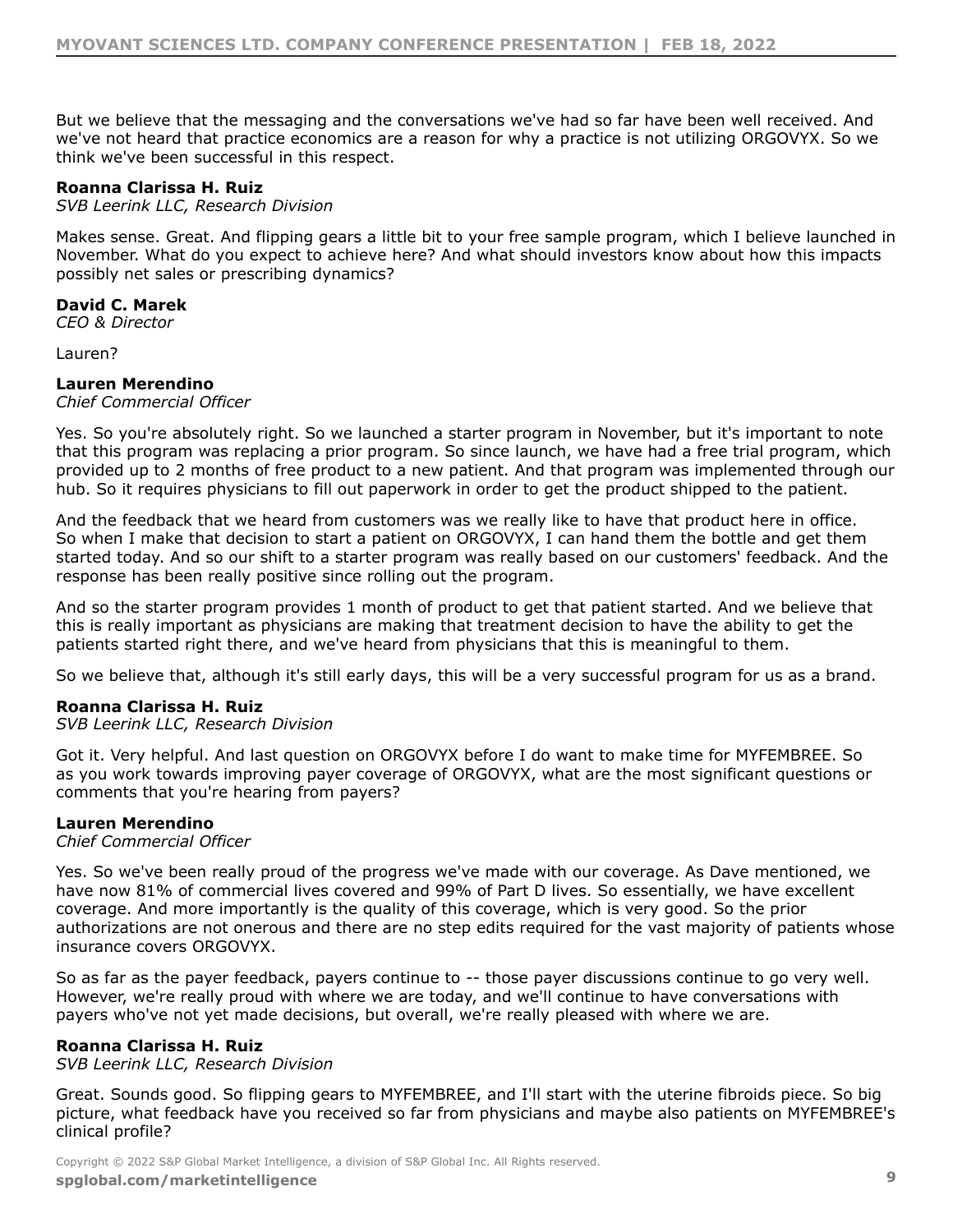| $10\%$ '* '%'*.)*                                                                                                                                                                                                                                                                                                                                                                                                                                                |                                                         |                                         |                                                                |              |
|------------------------------------------------------------------------------------------------------------------------------------------------------------------------------------------------------------------------------------------------------------------------------------------------------------------------------------------------------------------------------------------------------------------------------------------------------------------|---------------------------------------------------------|-----------------------------------------|----------------------------------------------------------------|--------------|
| $=$ !                                                                                                                                                                                                                                                                                                                                                                                                                                                            | & ) ) &<br>$\left( \right)$<br>$=40^\circ$ , $\#00$     |                                         |                                                                | $\%$         |
| $\boldsymbol{\alpha}$<br>$\%$<br>$\%$<br>$)$ &<br>$\prec$<br>$\pm$ "<br>&<br>$\&$<br>$\%$<br>$\&$                                                                                                                                                                                                                                                                                                                                                                | $\%$<br>$\pmb{8}$<br>$\&$<br>&                          | & &<br>)<br>&                           | &<br>ADB<br>Ţ<br>$\%$                                          | &!           |
| $)$ )<br>&<br>$\sim$ 8<br>&<br>$\boldsymbol{\alpha}$<br>$\left( \begin{array}{cc} 1 & 1 \end{array} \right)$<br>$!$ **! $!$ %) ! 3 0) 4                                                                                                                                                                                                                                                                                                                          | $\boldsymbol{9}$<br>%<br>$\mathbf{I}$                   | $\&$                                    | $\frac{9}{\%}$ (<br>$\&$                                       |              |
| $\pm$ "<br>$10\%$ '* '%'*.)*                                                                                                                                                                                                                                                                                                                                                                                                                                     | $=40$ , #008 " %                                        | $\%$                                    | 8                                                              |              |
| % (<br>%<br>$=$ !<br>%<br>8)<br>$=40\phantom{a}$ , $\#00$<br>$\&$                                                                                                                                                                                                                                                                                                                                                                                                | &<br>$\&$<br>$\%$                                       | $\%$                                    | $=40$ , #00!<br>$\%$<br>&<br>Ι.                                | $\%$<br>$\&$ |
| $\pmb{\shortparallel}$<br>& 6<br>) 11<br>$\%$<br>%<br>% )<br>$\%$                                                                                                                                                                                                                                                                                                                                                                                                | $"$ 1<br># $\frac{4}{5}$                                | $\%$<br>$\boldsymbol{\alpha}$<br>$\%$ & | ŗ"<br>&<br>Ţ                                                   | $\%$         |
| $\mathbf{H}$<br>& 6<br>&<br>$\%$<br>$!$ **! $!$ %) ! 3 0) 4                                                                                                                                                                                                                                                                                                                                                                                                      | $\%$<br>% (<br>$\%$<br>$=40\phantom{a} ,\,\#00$<br>$\%$ | $=40, #00$                              | #\$<br>&<br>&<br>$\pmb{8}$<br>$\%$<br>$\frac{1}{2}$ % &<br>#\$ | $\%$<br>&    |
| $\begin{array}{ccccccccc} ! & & & & & & & \\ ! & & & & & & & \\ 0 & & & & & & & \\ 0 & & & & & & \\ 0 & & & & & & \\ 0 & & & & & & \\ 0 & & & & & & \\ 0 & & & & & & \\ 0 & & & & & & \\ 0 & & & & & & \\ 0 & & & & & & \\ 0 & & & & & & \\ 0 & & & & & & \\ 0 & & & & & & \\ 0 & & & & & & \\ 0 & & & & & & \\ 0 & & & & & & \\ 0 & & & & & & \\ 0 & & & & & & \\ 0 & & & & & & \\ 0 & & & & & & \\ 0 & & & & & & \\ 0 & & & & & & \\ 0 &$<br>$10\%$ '* '%'*.)* |                                                         |                                         |                                                                |              |
| & !                                                                                                                                                                                                                                                                                                                                                                                                                                                              |                                                         |                                         |                                                                | $\&$         |

 $\,$  )  $\,$ 

 $\Gamma$  "  $\equiv$  #  $\,$  $\sim 1$  $\frac{1}{2}$  " # \$ # ! % & ' ( ) \* ( ' ) '\* "'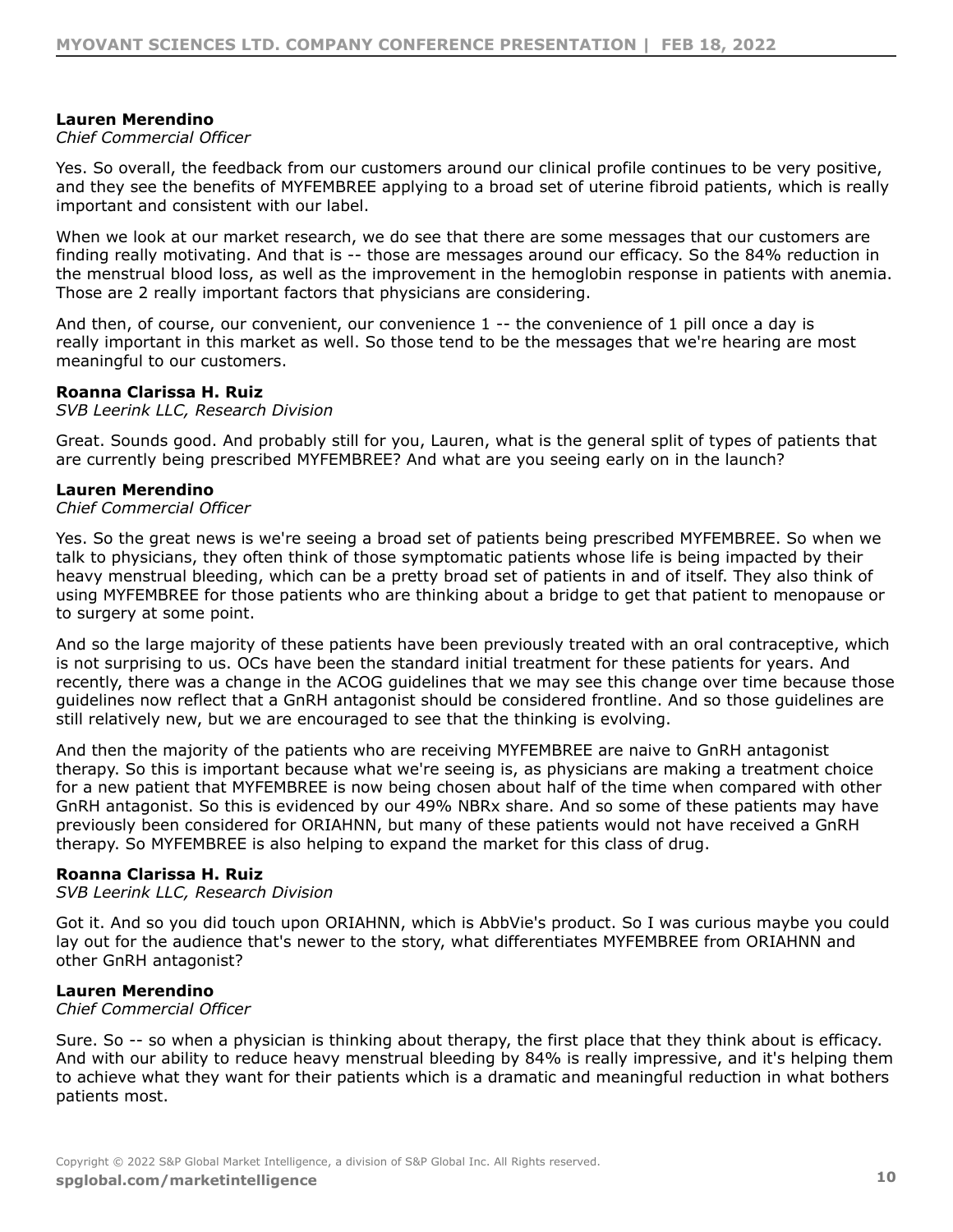$E^{-1}$  $\frac{1}{2}$  "  $\frac{1}{2}$  $\overline{\phantom{a}}$  $\%$  $\begin{array}{cc} & \vdots \text{ ''} & \text{ 9} \\ \text{ \% } & \text{ 99B} \end{array}$  $\overline{)}$  $\begin{array}{c} \begin{array}{cccc} \circ & \circ & \circ \\ \circ & \circ & \circ \end{array} & \begin{array}{c} \circ & \circ & \circ \\ \circ & \circ & \circ \end{array} \end{array}$  $\frac{1}{2}$  (  $\frac{1}{2}$  )  $\frac{9}{6}$  $\begin{pmatrix} 1 & 1 \\ 0 & 1 \end{pmatrix}$ **FB**  $=40$  , #00<br>
! " ( & )<br>
%  $=40$  , #00<br>
E , # ' ) D C B  $% 69$  $\frac{1}{8}$  | " %  $\begin{array}{c} \n \begin{array}{c} \n \text{7} \\
 \end{array} \\
 \end{array}$ &  $\hbox{\tt _*}$  $\begin{pmatrix} 7 \\ -40 \end{pmatrix}$  , #00!  $\overline{a}$  $# $$  $= 40, #00$  $!$ \*\*!!%)!3 0)4  $\begin{array}{ccccccc} \gamma_6 & & \gamma_6 & = &40 & ,\; \#00 & & \& & \beta_6 & \gamma_6 & \gamma_7 & \gamma_8 & & \gamma_8 & \gamma_9 & \gamma_8 & & \gamma_9 & & \gamma_8 & & \gamma_8 & \gamma_9 & & \gamma_9 & & \gamma_9 & & \delta_9 & \gamma_9 & & \delta_9 & & \gamma_9 & & \delta_9 & & \gamma_9 & & \delta_9 & & \gamma_9 & & \delta_9 & & \gamma_9 & & \delta_9 & & \rho_9 & & \rho_9 & & \rho_9 & & \rho_9 & & \rho_9 & & \rho_9 & & \rho_9 & & \rho_9 &$  $\boldsymbol{\alpha}$  $10\%$ '\* '%'\*.)\* ) ! % (  $'$  $\alpha$  $\begin{array}{ccc} & & 8 \\ & & \end{array}$  $\begin{pmatrix} 1 & 0 \\ 0 & 0 \\ 0 & 0 \end{pmatrix}$  $\begin{array}{ccccccccc} & & & & & & & & & \ & & & & & & & & \ \ \mathbf{8} & & & & & & & \ \mathbf{8} & & & & & & \ \end{array}$  $D; B \t1, =E$  )  $\left($  $\mathbf{r}$  $\sim 1$  $(8)$ % 9 & % &<br>% =40 , #00  $\%$   $\frac{8}{8}$  $\begin{array}{cccc} \hspace{-0.6cm} & & & & \hspace{-0.6cm} & & \hspace{-0.6cm} & & \hspace{-0.6cm} & & \hspace{-0.6cm} & & \hspace{-0.6cm} & & \hspace{-0.6cm} & & \hspace{-0.6cm} & & \hspace{-0.6cm} & & \hspace{-0.6cm} & & \hspace{-0.6cm} & & \hspace{-0.6cm} & & \hspace{-0.6cm} & & \hspace{-0.6cm} & & \hspace{-0.6cm} & & \hspace{-0.6cm} & & \hspace{-0.6cm} & & \hspace{-0.6cm} & & \hspace{-0.6cm} & & \hs$  $4/$  "  $!$  \*\*!!  $\frac{1}{6}$  | 3 0)4  $\begin{array}{cccc} & | & & | & & \ & | & & \ 8 & & & & \ 0 & & 8 & & & \ 0 & & 9 & & & \end{array}$  $10\%$ '\* '%'\*.)\*  $%$ 8. % % (8. % )  $\begin{array}{ccc} 8. & 96 & 96 \\ 9A & ; & ! & 96 \\ =40 & , \#00 \% & 96 \end{array}$  (8.  $\begin{array}{ccc} 1. & 96 \\ & ; & 96 \\ & ; & 96 \end{array}$  (8. 8.  $\begin{array}{cccc} \gamma, & & \gamma & & \# & . & \ \gamma_6 & & & \gamma_6 & 8 & & 8. \end{array}$  $% 8$  !  $!$ \*\*!!%)!3 0)4

 $\mathbf{I}$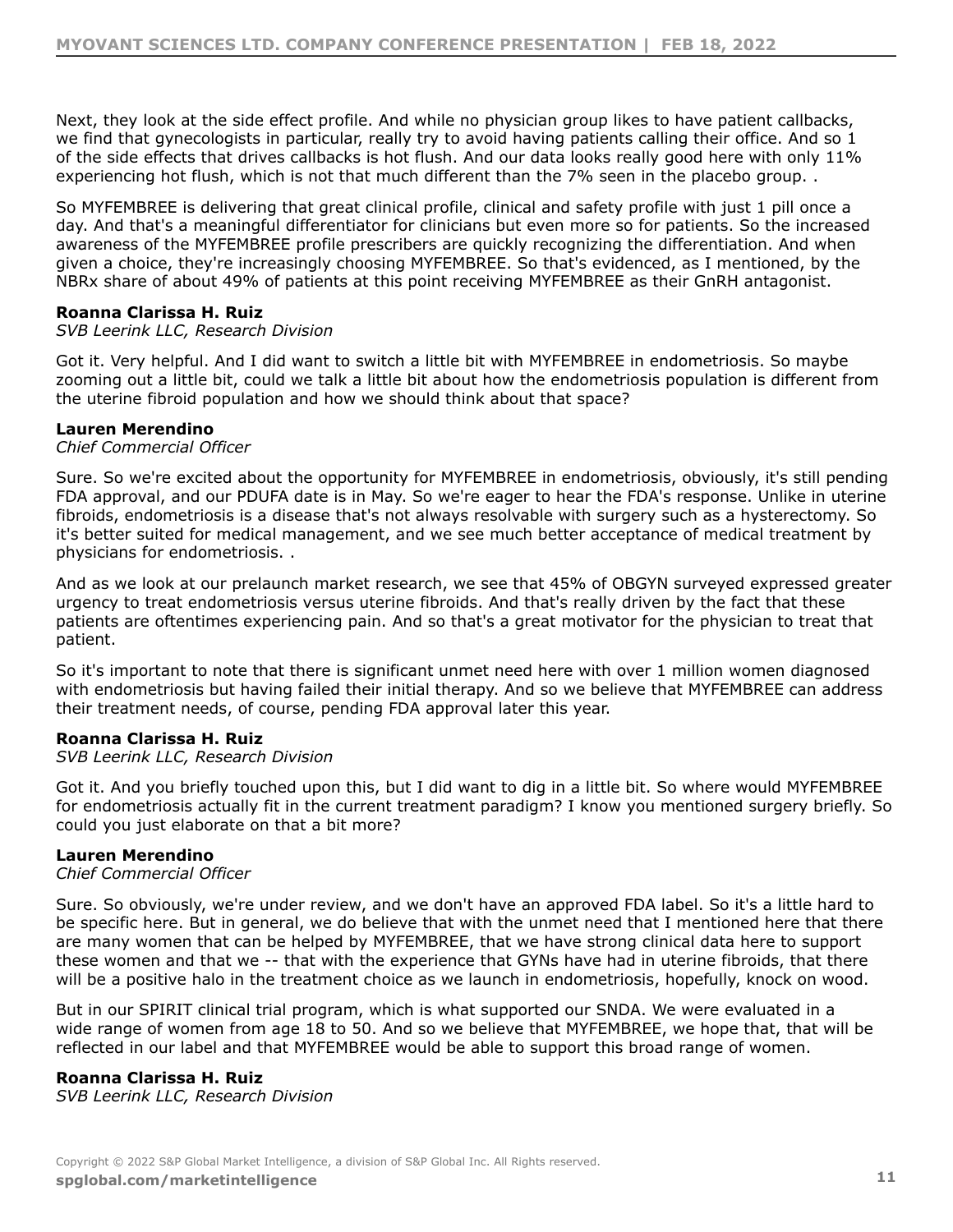$\begin{array}{ccccccccc} & & 8 & & ) & = & 40 & , \; \#00 & & & 8 & & \vdots & & & \ & 6 & & & \ & 96 & & & & \ & 96 & & & & \ & & 96 & & & \end{array}$  $\%$  $\mathbf{8}$ % 8  $10\%$ '\* '%'\*.)\*  $\begin{array}{c} \hline \end{array}$ ) %  $\sqrt{2}$  $\rightarrow$  $\sqrt{2}$  $\leftarrow$  ) &  $\overline{\phantom{a}}$  )  $\overline{\phantom{a}}$   $\overline{\phantom{a}}$   $\overline{\phantom{a}}$   $\overline{\phantom{a}}$   $\overline{\phantom{a}}$   $\overline{\phantom{a}}$   $\overline{\phantom{a}}$   $\overline{\phantom{a}}$   $\overline{\phantom{a}}$   $\overline{\phantom{a}}$   $\overline{\phantom{a}}$   $\overline{\phantom{a}}$   $\overline{\phantom{a}}$   $\overline{\phantom{a}}$   $\overline{\phantom{a}}$   $\overline{\phantom{a}}$   $\overline{\phantom{a}}$   $\over$  $\bigcup$  $!$ \*\*!!%)!3 0)4  $\left( \begin{array}{cc} 0 & 0 \\ 0 & 0 \end{array} \right)$  $\left| \cdot \right|$ .  $\left| \frac{9}{6} \right|$  &  $3 \t) \%$  $\overline{\phantom{a}}$  8  $, * "8" 2\%!$  $\left( \begin{array}{c} 1 \\ 1 \end{array} \right)$  $\frac{1}{2}$ 4  $=40$  , #00  $\begin{array}{cccccc} & & & \rightarrow & \end{array}$  ) &  $\begin{array}{cccccc} & & & \rightarrow & \end{array}$  (39 & ) % 4/ "  $!$ \*\*!!%)!3 0)4  $\begin{array}{cccccccccccc} & | & + & & | & | & " & & | & & \mathbf{8} \\ & | & & | & 3| & | & & | & 4 & 1+ \end{array}$  and  $\begin{array}{cccccccc} & | & | & & | & & \mathbf{8} & | & \mathbf{9} & | & \mathbf{9} & | & \mathbf{9} & | & \mathbf{9} & | & \mathbf{1} & | & \mathbf{1} & \mathbf{1} & \mathbf{1} & \mathbf{1} & \mathbf{1} & \mathbf{1} & \mathbf{1} & \mathbf{1} & \mathbf{1} & \mathbf{1} & \mathbf{1} & \mathbf{1} &$  $! - )$ .  $! \% ' 8$  $=$   $\frac{1}{5}$   $<$   $\frac{8}{13}$   $\frac{1}{3}$   $\frac{9}{13}$  $%8$ 

 $\frac{1}{2}$  "  $\# \$ # ! \% @ ( ) * ( ' )$  '\*"'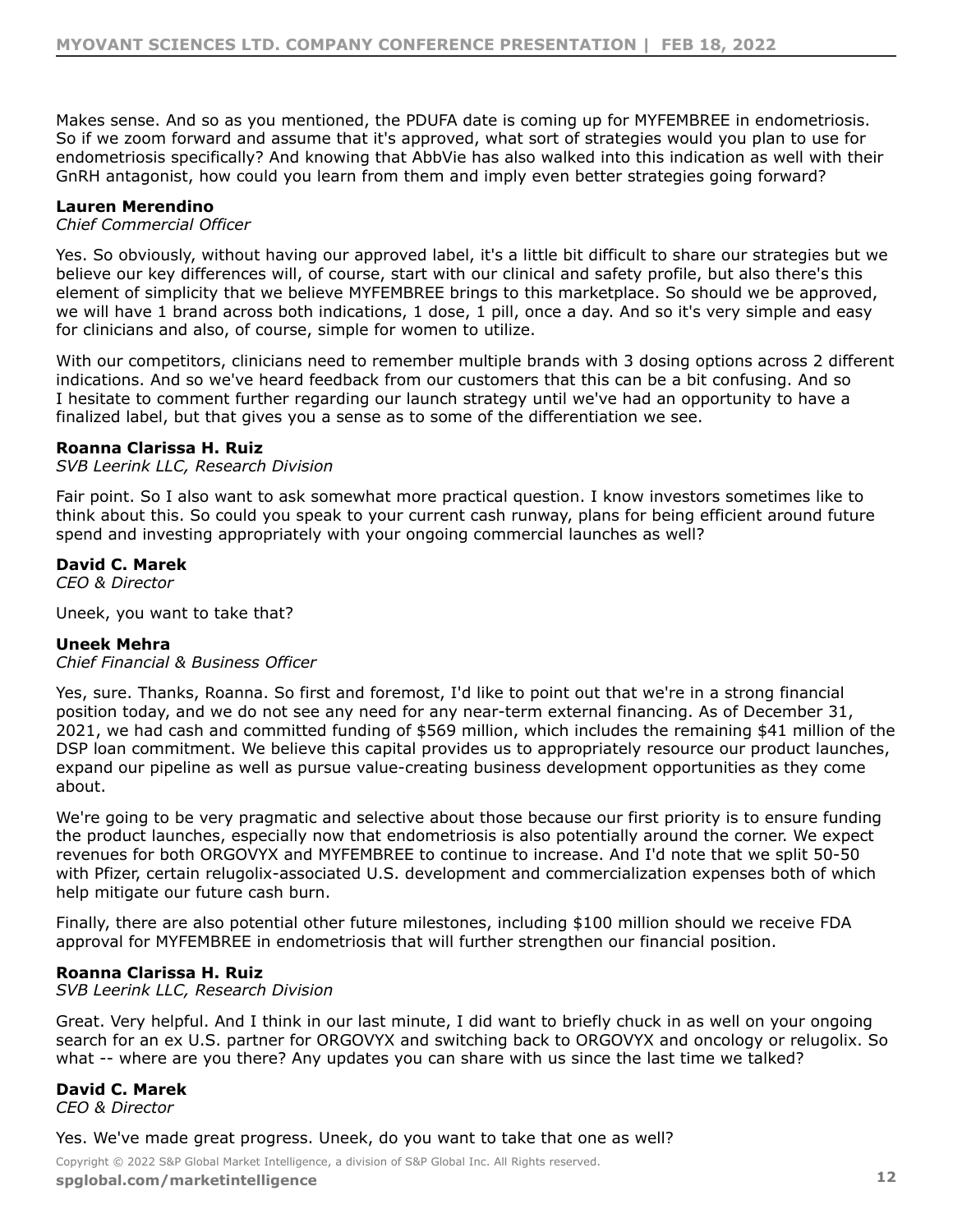$, * "8" 2%!$ 

=  $\begin{array}{ccccccc} 1 & E & 0 & 1 & 96 & 8 & 96 \\ 0 & 3 & 1 & 0 & 8 & * \\ 0 & 0 & 0 & 8 & * \\ 0 & 0 & 0 & 8 & * \end{array}$  $\begin{matrix} &\circ &\circ\\ &\circ &\circ\\ &\circ &\circ\end{matrix}$  $\begin{matrix} 0 & 0 \\ 0 & 0 \end{matrix}$ & %  $\mathbf{H}^{\mathrm{max}}$ &  $\frac{1}{\%}$   $\frac{1}{\%}$  & &  $\overline{a}$  $( )$  %  $( )$  % % 0 "  $)$  $\sqrt{2}$  $\begin{array}{cccc} \hspace{-0.6cm} & & & & \\ \hspace{-0.6cm} & & & & \\ \hspace{-0.6cm} & & & & \\ \hspace{-0.6cm} & & & & \\ \hspace{-0.6cm} & & & & \\ \hspace{-0.6cm} & & & & \\ \hspace{-0.6cm} & & & & \\ \hspace{-0.6cm} & & & & \\ \hspace{-0.6cm} & & & & \\ \hspace{-0.6cm} & & & & \\ \hspace{-0.6cm} & & & & \\ \hspace{-0.6cm} & & & & \\ \hspace{-0.6cm} & & & & \\ \hspace{-0.6cm} & & & & \\ \hspace{-0.6cm} & & & & \\ \hspace$ & ) &  $\%$  $\frac{9}{6}$  $\sim 10^{-10}$  $\overline{\phantom{a}}$  $!$ \*\*!!%)!3 0)4 )  $\frac{1}{8}$  % )  $\frac{9}{6}$  $\%$  !  $\frac{\%}{\%}$  ( ) &  $%$  $\%$  $%$  $\%$ & )  $\begin{array}{c} \mathbf{8} \\ \hline \end{array}$  $, * "8" '2\%!$  $(1)$   $(8)$   $(1)$   $(1)$  $10\%$ '\* '%'\*.)\*  $\qquad \qquad = \qquad$  $\vert \cdot \rangle$ .  $\vert \% \vert$  &  $\frac{1}{2}$   $\frac{1}{2}$   $\frac{1}{2}$   $\frac{1}{2}$   $\frac{1}{2}$   $\frac{1}{2}$   $\frac{1}{2}$   $\frac{1}{2}$   $\frac{1}{2}$   $\frac{1}{2}$   $\frac{1}{2}$   $\frac{1}{2}$   $\frac{1}{2}$   $\frac{1}{2}$   $\frac{1}{2}$   $\frac{1}{2}$   $\frac{1}{2}$   $\frac{1}{2}$   $\frac{1}{2}$   $\frac{1}{2}$   $\frac{1}{2}$   $\frac{1}{2}$   $!$ \*\*!!%)!3 0)4  $\mathbb{Z}^n$  and  $\mathbb{Z}^n$